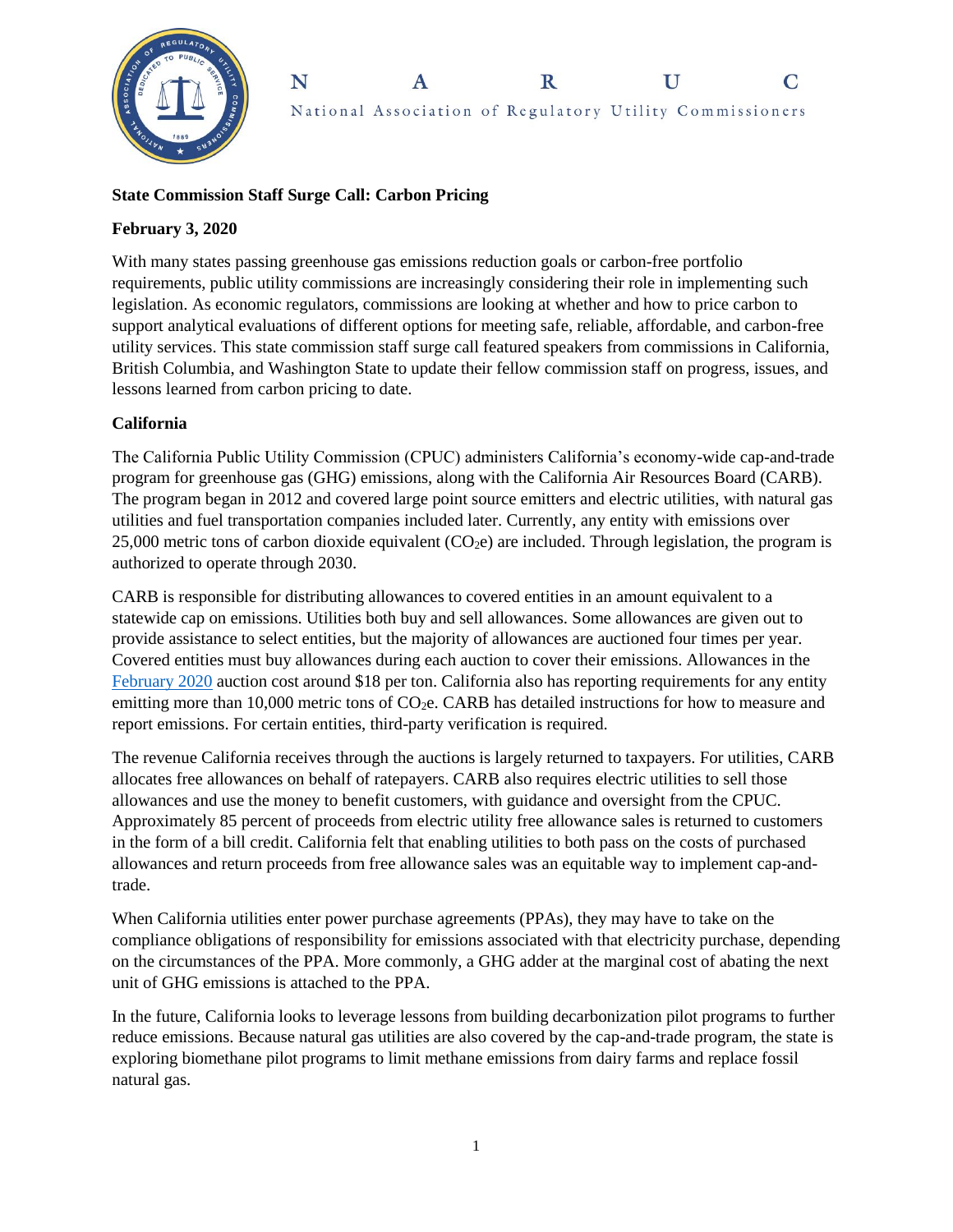



### **British Columbia**

British Columbia has some of the most aggressive economy-wide [GHG reduction targets](https://www2.gov.bc.ca/gov/content/environment/climate-change/planning-and-action/legislation) in the world, and the province has already made substantial progress towards achievement of the Climate Change Accountability Act, passed in late 2007. Currently, 97% of electricity is generated from clean or renewable sources, mainly hydropower. BC Hydro, a vertically integrated, crown-owned utility, serves 90% of the province's customers. To remain on track to reach the province's 2050 goal of 80% reductions in GHG emissions from 2007 levels, British Columbia is therefore expected to look for reductions in transportation, building heating, and industrial processes.

As the province considers how to reach these goals, the government is assessing how to define the role of the British Columbia Utilities Commission (BCUC). A BC government report clarified BCUC's role as an economic regulator: the commission is not responsible for delivering on policy goals, but is an economic regulator with a focus on the impact on ratepayers. The BCUC looks to the government to determine the role of electric and natural gas utilities in meeting emissions reduction targets. The Climate Change Accountability Act contains GHG reporting requirements to province-level sources and Canada's national GHG inventory report. The government will use this data to establish GHG reduction targets for individual sectors by March 31, 2021.

In late 2018, the government issued the Clean BC plan, outlining 2030 reduction targets and pathways for each sector of the economy. A review of BC Hydro's role in meeting emissions targets is underway. Pathways to reduction goals include a carbon tax, minimum renewable content for electric and natural gas portfolios, and the recognition of the emissions benefits of energy efficiency programs.

BC was the first jurisdiction in North America to implement a carbon tax. Starting at \$10 per ton of CO2 in 2008, the tax has increased to \$40 per ton and will continue increasing by \$5 per year until it reaches \$50 per ton in 2021. The tax started as revenue-neutral (with proceeds going toward lower business and personal taxes, rebates for low-income customers), but is now also used to fund climate programs including electric vehicle incentives, building energy efficiency, and industrial emissions projects. The tax is passed to natural gas customers as a separate line item and, at an average of \$12 per month, comprises about 15% of residential bills – generally a higher cost than current commodity gas charge. Low-income households receive a carbon tax rebate of \$45 per child and \$150 per adult. There is also a clean energy levy on natural gas and propane, typically about \$0.25 per month, with proceeds going to clean energy technology projects.

Second, natural gas utilities can acquire up to 5% renewable gas up to a cost of \$30 per gigajoule (about 900 cubic feet). In the Clean BC plan, the government stated it would work with gas providers to achieve 15% renewable content for natural gas by 2030, including biofuels and hydrogen as options. Currently, renewable natural gas comprises only 0.2% of the natural gas delivered to customers, but contracts in place should raise the amount closer to 5%.

Lastly, the government regulation provide BCUC with guidance on how to recognize emissions benefits of energy efficiency programs. While a marginal cost of carbon is not used in utility planning, the energy efficiency guidance and the carbon tax serve as initial steps towards incorporating the value of emissions reductions into long-term planning. BCUC resource planning guidelines state that only social or environmental costs that are likely to become financial liabilities in the near future should be considered,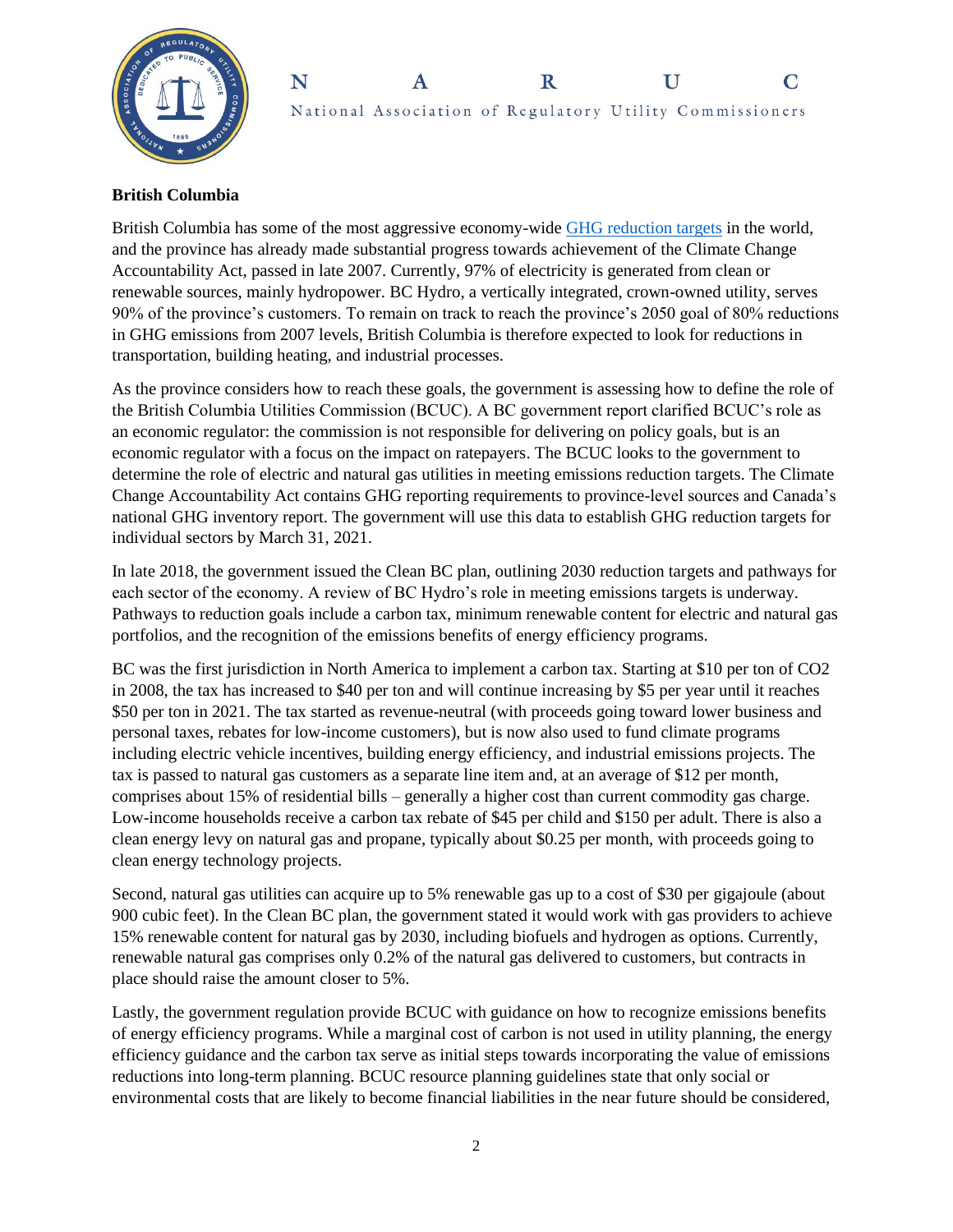



unless there is clear government direction to do otherwise. Guidelines also require utilities to explain why energy efficiency cannot be used in place of proposed new facilities or new energy purchase contracts.

The issue of what role natural gas will play in the future has been described by BC's Climate Action Secretariat as a "well known question with spiky answers." The government has required new buildings to be net zero energy ready by 2032. Vancouver, the largest city in the province, plans to transition to zero emissions building for new construction by 2030, for which renewable natural gas is a zero-emissions compliance option.

## **Washington**

In 2019, Washington's legislature passed a suite of bills, including the Clean Energy Transformation Act, to set an ambitious, multi-decade energy policy agenda. Major provisions relevant to utility regulation include the elimination of coal-fired generation from investor-owned electric utility portfolios by 2025, completely GHG-neutral retail sales by 2030, and 100% of power to be sourced from renewable and nonemitting resources by 2045. Currently, the Utilities and Transportation Commission (UTC) has various rulemakings underway to implement the 2019 legislation, while regulated utilities are developing clean energy resource and energy action plans and evaluating intermediate and long-term resource options that will comply with recently passed state laws.

One of the requirements from the 2019 package is for electric utilities to incorporate the social cost of carbon (SCC), from the U.S. Interagency Working Group's [August 2016 guidance,](https://www.epa.gov/sites/production/files/2016-12/documents/sc_co2_tsd_august_2016.pdf) as a cost adder in resource planning, with a 2.5% discount rate and adjustments to reflect inflation. The SCC ranges from \$74 to \$113 per metric ton between 2020 and 2050. In January 2020, the UTC and the Washington Department of Commerce held a joint workshop to explore approaches to modeling GHG costs in integrated resource plans (IRPs). The UTC and DOC asked a series of questions to utilities and other stakeholders about applying the SCC to new and existing thermal resources. The agencies are now asking utilities for specific modeling data and information. Outputs from this process will feed into an IRP rulemaking. An informal discussion draft is now available to the public, with a draft resource planning rule due in April 2020.

#### **Discussion**

State commission staff on the call had a number of questions for the speakers from California, British Columbia, and Washington. First, a staffer asked how commissions can determine where regulated utilities fit into statewide emissions reduction goals, which typically include industries not regulated by the commission. In British Columbia, the BCUC collects data but ultimately requires decisions from the provincial government on sector-specific targets.. In California, the CPUC has worked with other agencies on scoping plans laying out steps to reduce emissions from different sectors. Historically, the state has relied heavily on the electric sector, but is now looking to transportation, which is responsible for 40% of the state's emissions.

A subsequent question focused on resource planning, specifically whether utilities are putting forward resource plans that show serious commitment to carbon reductions, as opposed to the bare minimum required by law, and giving serious consideration to low-carbon scenarios. BCUC staff responded that legislation is the floor, not the cap, for utility commitments. The BCUC requires utilities to model the impacts of different resource scenarios in their resource plans.